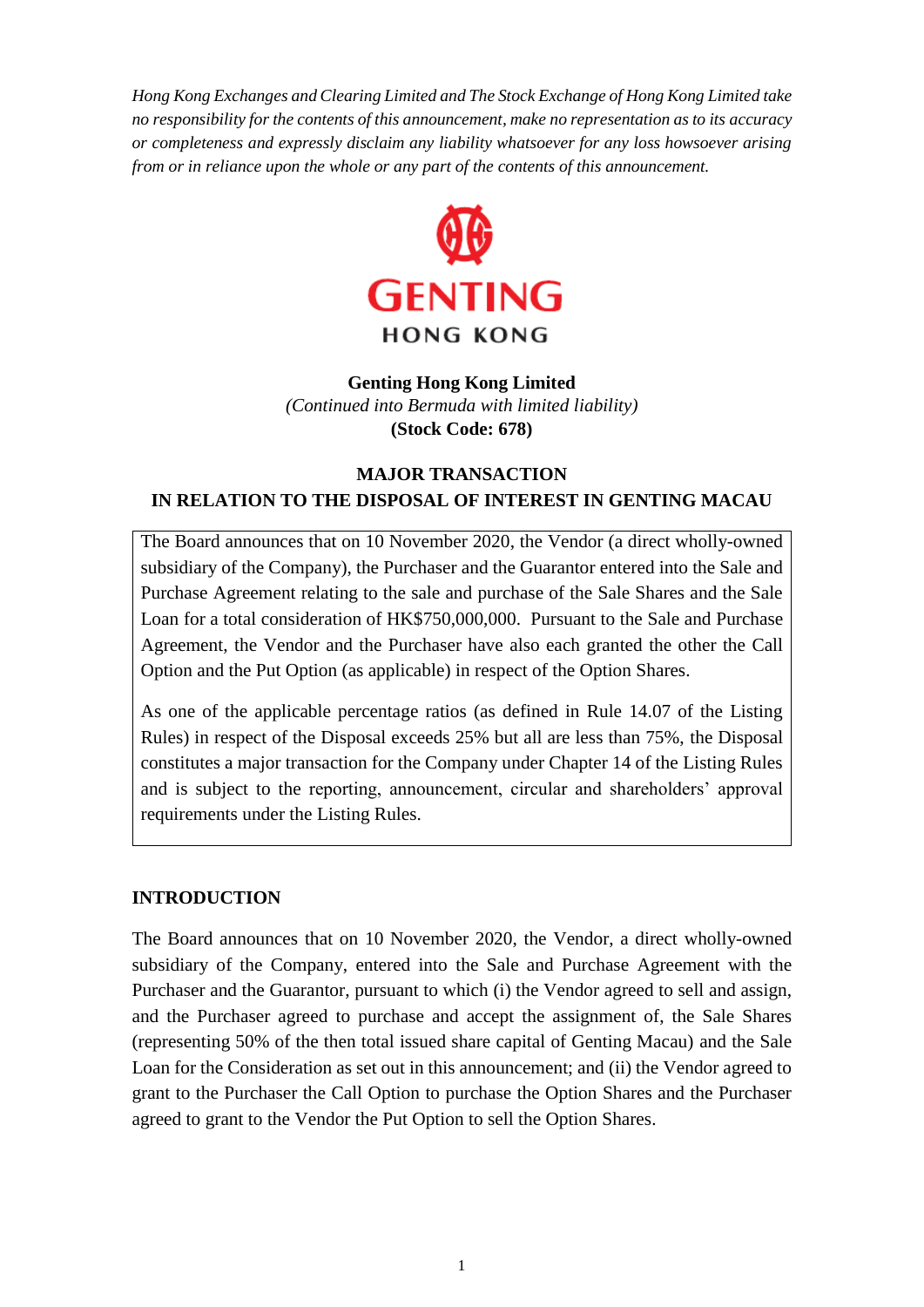### **THE SALE AND PURCHASE AGREEMENT**

### **Date**

10 November 2020

#### **Parties**

- (i) The Vendor (a direct wholly-owned subsidiary of the Company)
- (ii) The Purchaser
- (iii) The Guarantor

#### **Subject matter**

The Vendor agreed to sell, and the Purchaser agreed to purchase, the Sale Shares (representing 50% of the then total issued share capital of Genting Macau) at Completion.

The Vendor agreed to sell and assign and the Purchaser agreed to purchase and accept the assignment of all rights, title, benefits and interests of and in the Sale Loan and together with all rights attaching thereto on or after the Completion Date.

Genting Macau and its subsidiaries (being the Target Group) are principally engaged in the development of hospitality facilities. TIECL, a subsidiary of Genting Macau, is the registered and beneficial owner of the Land.

# **Consideration**

The Consideration payable by the Purchaser to the Vendor for the Sale Shares and the Sale Loan is HK\$750,000,000 (equivalent to approximately US\$96,154,000), comprising the Share Consideration of HK\$50,000,000 (equivalent to approximately US\$6,410,000) and the Loan Consideration of HK\$700,000,000 (equivalent to approximately US\$89,744,000).

Under the Sale and Purchase Agreement, the Consideration shall be satisfied by the Purchaser in the following manner:

- (i) an initial non-refundable deposit of HK\$150,000,000 shall be paid by the Purchaser to the Vendor on the date of the Sale and Purchase Agreement by releasing the Earnest Money;
- (ii) a further non-refundable deposit of HK\$100,000,000 shall be paid by the Purchaser to the Vendor on the date of the Sale and Purchase Agreement by way of telegraphic transfer;
- (iii) another further non-refundable deposit of HK\$360,000,000 shall be paid by the Purchaser to the Vendor on or before 30 November 2020 by way of telegraphic transfer; and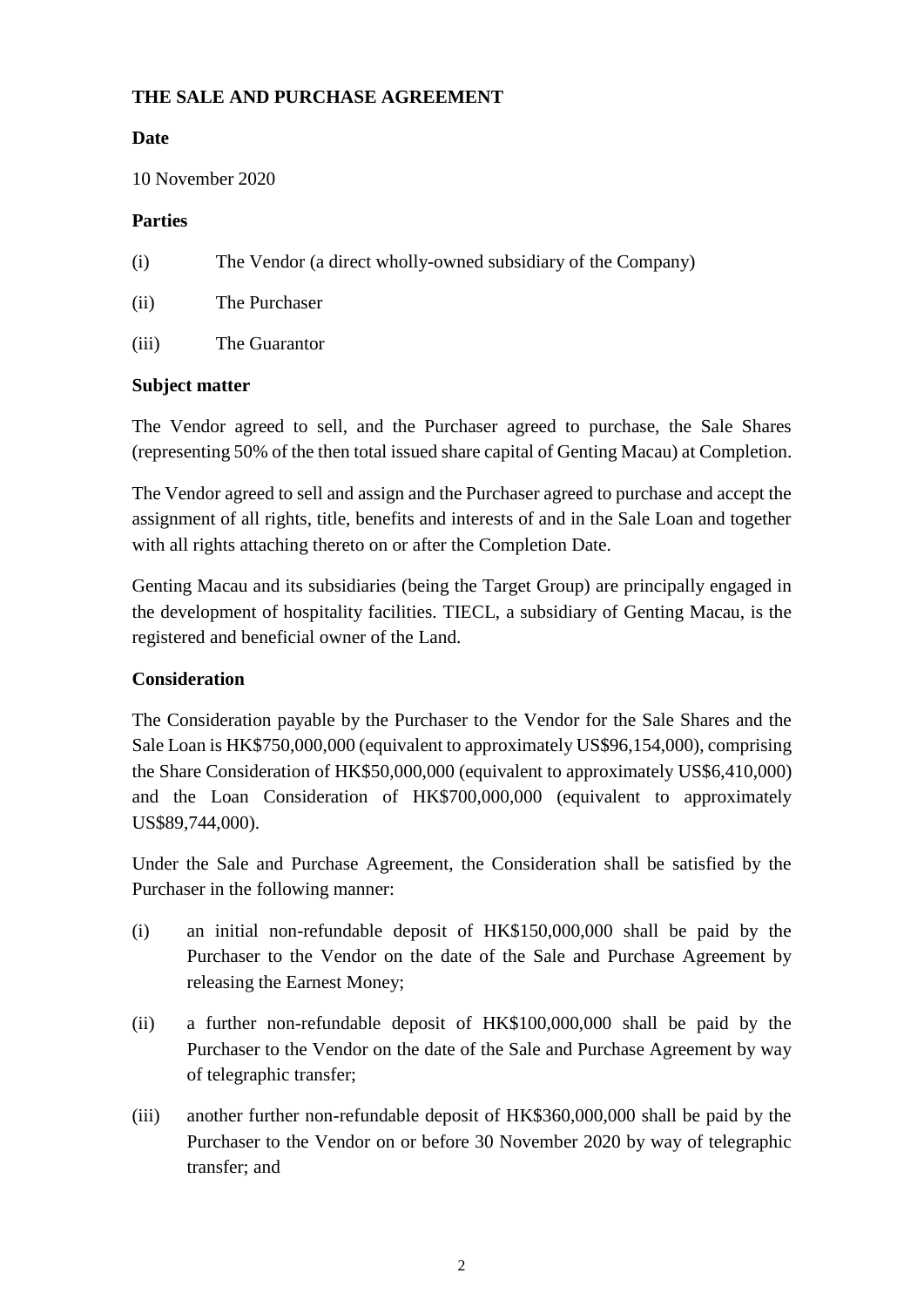(iv) the balance of the Consideration of HK\$140,000,000 shall be paid upon Completion or by the Long Stop Date (whichever is earlier) by the Purchaser to the Vendor by way of telegraphic transfer.

#### **Basis of Determining the Consideration**

The Consideration was arrived at after arm's length negotiations between the Vendor and the Purchaser and are on normal commercial terms, taking into account various factors, including the future prospects of Genting Macau's business and the value of certain of its assets.

# **Condition Precedent**

Completion is conditional upon the fulfilment (or, if applicable, waiver) of the approval by the Shareholders in respect of the Transaction in accordance with the requirements of the Listing Rules ("**Condition Precedent**") on or before the Long Stop Date.

If the Condition Precedent is not fulfilled (or, if applicable, waived) on or before the Long Stop Date, the Vendor shall be entitled to terminate the Sale and Purchase Agreement.

### **Completion**

Subject to the fulfillment (or, if applicable, waiver) of the Condition Precedent, Completion shall take place at or before 3:00 p.m. on the Completion Date (or such other day as the parties to the Sale and Purchase Agreement ("**Parties**") may agree in writing).

# **Termination**

The Sale and Purchase Agreement may be terminated:

- (i) by the Vendor if the Condition Precedent has not been fulfilled (or, if applicable, waived) on or before the Long Stop Date;
- (ii) by either the Vendor or the Purchaser, if the other party fails to comply with its obligations on the Completion Date as required by the Sale and Purchase Agreement.

#### **Guarantee**

The Guarantor agreed to guarantee the performance of the Purchaser of its obligations and liabilities under the Sale and Purchase Agreement in the event the Purchaser fails to perform its obligations or liabilities under the Sale and Purchase Agreement.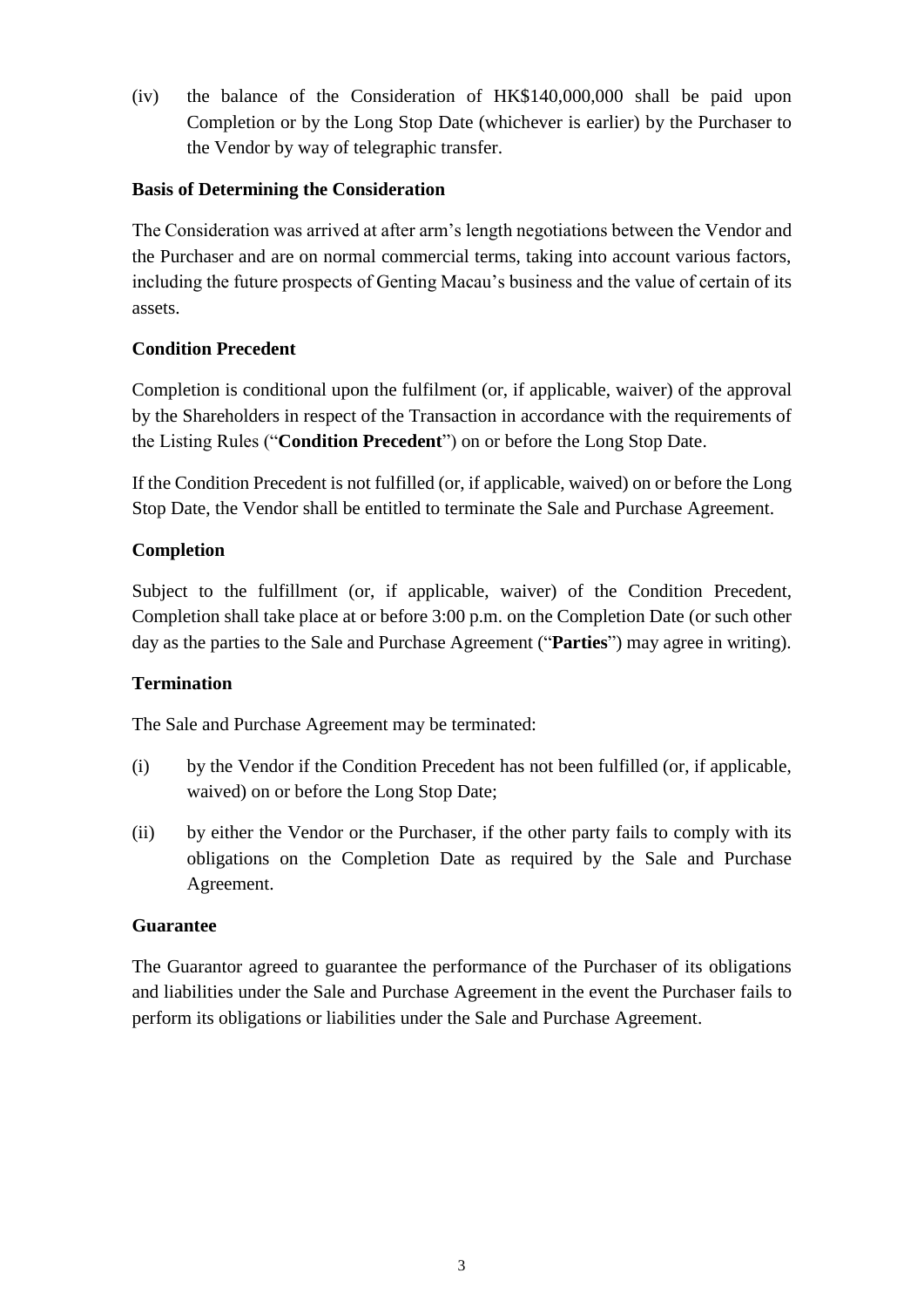### **Call Option and Put Option**

The Vendor agreed to grant to the Purchaser the Call Option to purchase from the Vendor the Option Shares and the Purchaser agreed to grant to the Vendor the Put Option to require the Purchaser to purchase from the Vendor the Option Shares. The Call Option is exercisable for a period for 12 months from the Completion Date and the Put Option is exercisable for a period of 12 months following expiry of the exercise period for the Call Option. Each of the Options may be exercised by serving a written notice (the "**Option Notice**") to the other party, and the exercise price of the Options is HK\$1.00 per Option Share. The sale and purchase of the Option Shares shall be completed on the date being the third Business Day after the date of the Option Notice.

#### **Liabilities in relation to the Land**

As from Completion, the Vendor shall not be liable towards any payment for satisfaction of any liabilities of the Target Group and the Purchaser agrees to take full responsibility to settle all liabilities of the Target Group, including but not limited to any construction costs and design costs incurred or to be incurred, due or payable, in connection with the development and construction of the Land (whether occurring before or after the date of the Sale and Purchase Agreement), and that no adjustment shall be made to the Consideration.

### **REASONS FOR, AND BENEFITS OF, ENTERING INTO THE TRANSACTION**

The Transaction is aligned with the Group's objective to sell non-core assets and will reduce the Group's financial burden in meeting future funding requirements in relation to Genting Macau's business. Further, the Transaction will increase the liquidity of the Group, with the proceeds being used for general working capital for the Group, thereby enabling layup of the cruise ships in its fleet which are not in operation as well as the ongoing operation of those cruise ships that continue to sail, in addition to funding the Group's cruise-related and other operations.

In view of the above, the Directors are of the view that the terms of the Transaction and the Sale and Purchase Agreement are fair and reasonable, and in the interest of the Company and the Shareholders as a whole.

# **INFORMATION ON THE COMPANY AND THE PARTIES**

#### **The Company and the Vendor**

The Company is an investment holding company and its subsidiaries are principally engaged in the business of cruise and cruise-related operations, shipyard operations and leisure, entertainment and hospitality activities. Golden Hope Limited ("**Golden Hope**") as trustee of the GHUT, which directly and indirectly holds approximately 70.91% of the issued share capital of the Company as at the date of this announcement, is a substantial shareholder of the Company. Golden Hope as trustee of the GHUT is principally involved in investment holding. The Vendor is an investment holding company and a direct wholly-owned subsidiary of the Company.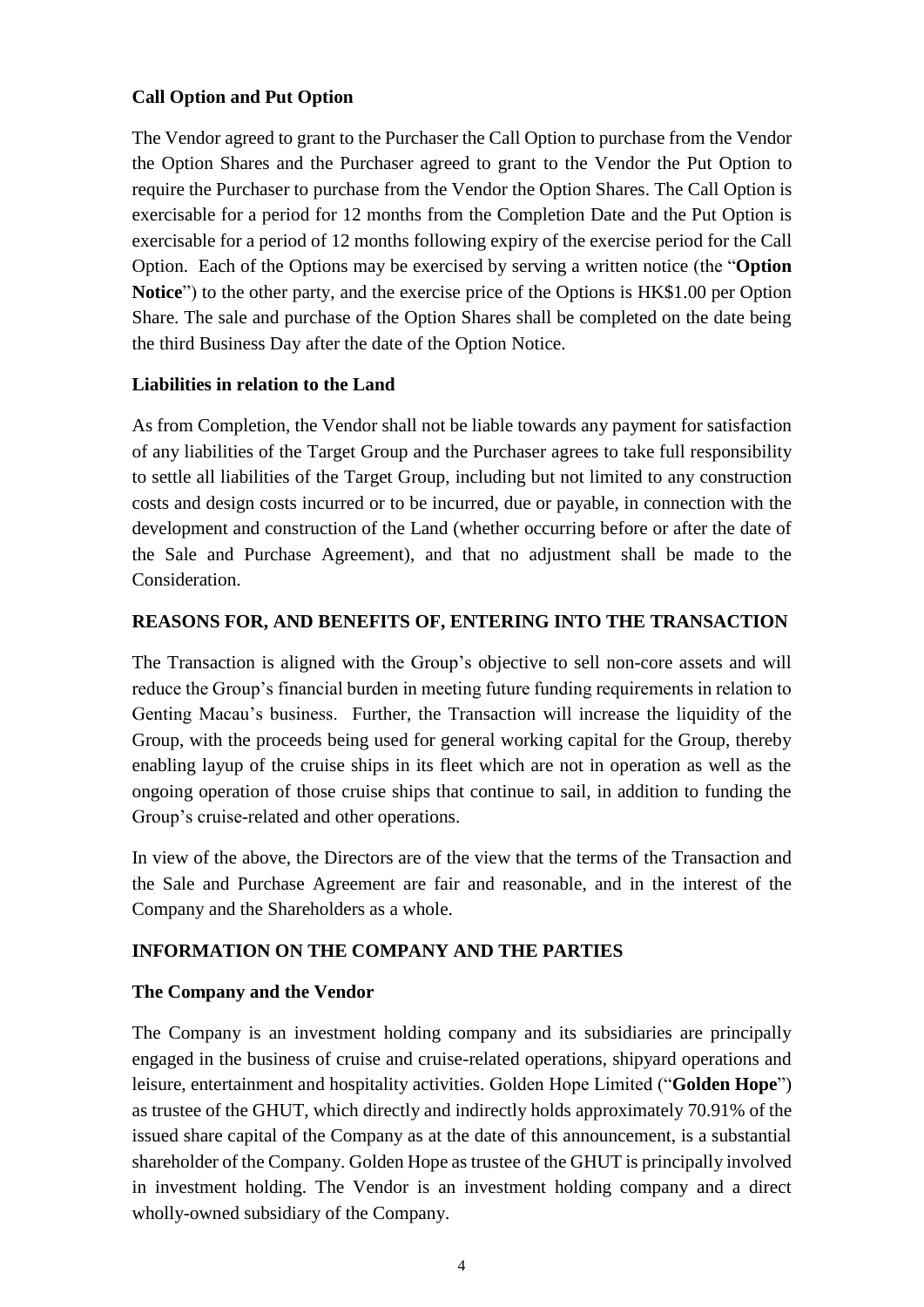### **The Purchaser**

The Purchaser is an investment holding company standing in the Marshall Islands. Ms. Ao Mio Leong, as a principal shareholder and the current director of the Purchaser, is a Macau located investor, whose activities are concentrated in real estate, leisure, and hospitality investments.

To the best of the Directors' knowledge, information and belief and having made all reasonable enquiries, each of the Purchaser and its ultimate beneficial owner(s) is a third party independent of the Company and connected persons of the Company.

# **The Guarantor**

The Guarantor is a Macau businesswoman and the principal shareholder of the Purchaser.

To the best of the Directors' knowledge, information and belief and having made all reasonable enquiries, the Guarantor is a third party independent of the Company and connected persons of the Company.

### **The Target Group**

Genting Macau is a company incorporated in the BVI with limited liability. The Target Group is principally engaged in the development of hospitality facilities. As at 30 September 2020, the unaudited consolidated net liability value of Target Group was approximately US\$67,800,000 (prepared in accordance with Hong Kong Financial Reporting Standards ("HKFRS")). The consolidated net loss of Target Group for each of the two financial years ended 31 December 2018 and 31 December 2019 (prepared in accordance with HKFRS) are set out below:

|                          | For the year ended<br>31 December 2018<br>(unaudited)<br><b>US\$'000</b> | For the year ended<br>31 December 2019<br>(unaudited)<br><b>US\$'000</b> |
|--------------------------|--------------------------------------------------------------------------|--------------------------------------------------------------------------|
| Net loss before taxation | 7,885                                                                    | 8,068                                                                    |
| Net loss after taxation  | 7,885                                                                    | 8,068                                                                    |

# **FINANCIAL EFFECT OF THE TRANSACTION**

The Transaction is estimated to result in a loss of approximately US\$159,000,000, after taking into consideration the net proceeds from the Transaction (after deducting the estimated expenses related to the Transaction) of approximately HK\$748,477,000 (equivalent to approximately US\$95,958,000), the consolidated net liability value of the Target Group as at 30 September 2020, loss on assignment of the Sale Loan and impairment of receivables from Target Group.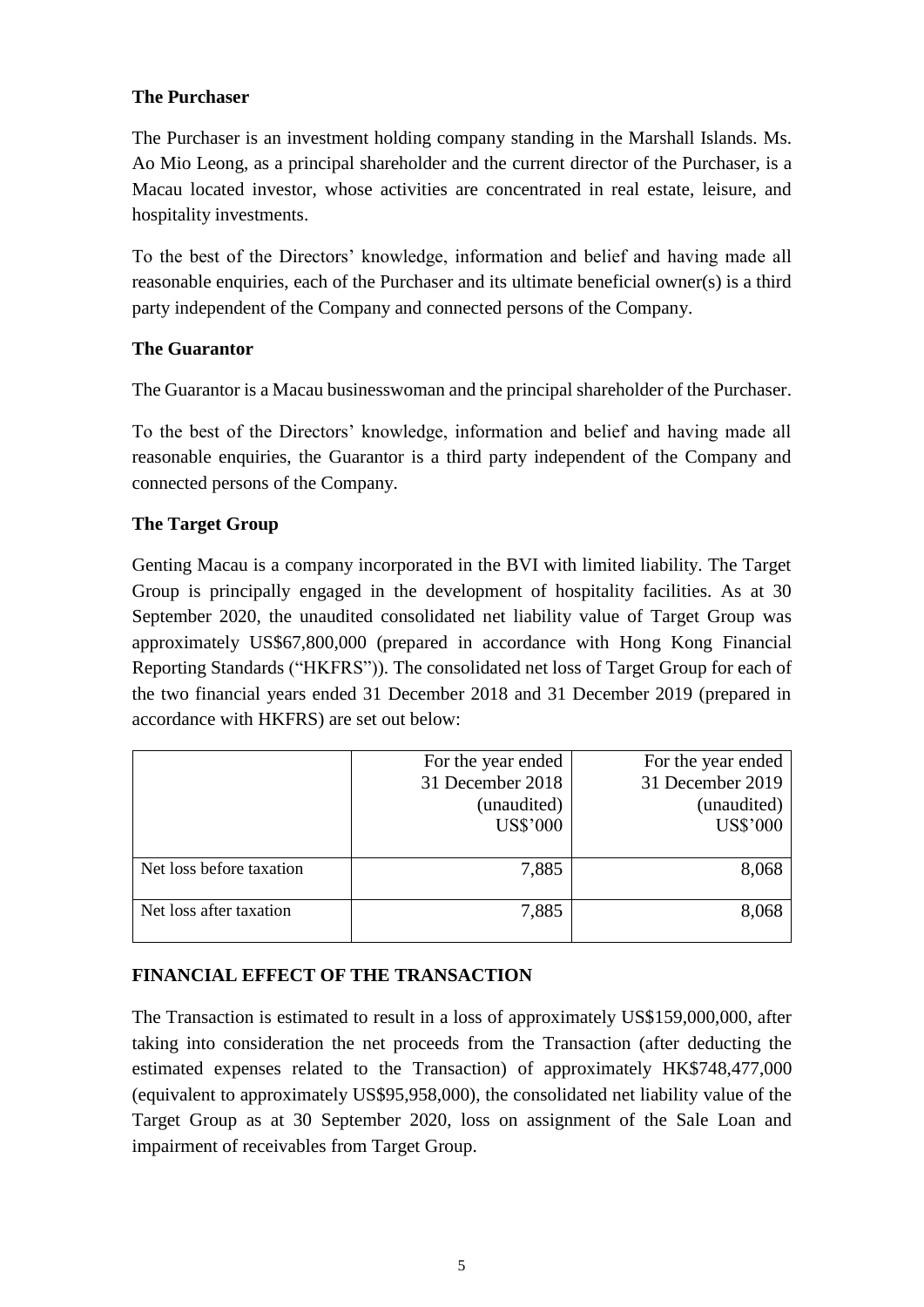As at the date of this announcement, Genting Macau is an indirect wholly-owned subsidiary of the Company. After the Completion, Genting Macau will cease to be a subsidiary of the Company.

# **LISTING RULES IMPLICATIONS**

As one of the applicable percentage ratios (as defined in Rule 14.07 of the Listing Rules) in respect of the Disposal exceeds 25% but all are less than 75%, the Disposal constitutes a major transaction for the Company under Chapter 14 of the Listing Rules and is subject to the reporting, announcement, circular and shareholders' approval requirements under the Listing Rules.

As the exercise of the Call Option is at the discretion of the Purchaser, according to Rule 14.74(1) of the Listing Rules, on the grant of the Call Option, the premium and the exercise price will be taken into consideration for the purpose of transaction classification. As there is no premium and the exercise price of the Call Option is HK\$1.00 per Option Share, such acceptance of the Call Option will not constitute a notifiable transaction of the Company under the Listing Rules. As the exercise of the Put Option is at the discretion of the Vendor, according to Rule 14.75(1) of the Listing Rules, on the grant of the Put Option, only the premium will be taken into consideration for the purpose of transaction classification. As there is no premium, such acceptance of the Put Option will not constitute a notifiable transaction of the Company under the Listing Rules.

So far as the Company is aware, as at the date of this announcement, no Shareholder has a material interest in the Transaction which would require it to abstain from voting at the SGM if it were convened to approve the Transaction. In accordance with Rule 14.44 of the Listing Rules, in lieu of holding a SGM for approving the Transaction, the Company will obtain written Shareholders' approval in respect of the Transaction from a closely allied group of Shareholders comprising Golden Hope as trustee of the GHUT, Joondalup and Tan Sri Lim, which together hold an aggregate of 6,383,964,385 Shares, representing approximately 75.26% of the issued share capital of the Company as at the date of this announcement.

Pursuant to Rule 14.41(a) of the Listing Rules, the Company is required to despatch to Shareholders for information purposes a circular containing, among other things, further information on the Transaction within 15 business days (as defined in the Listing Rules) after the publication of this announcement. As additional time is required for the Company to prepare the relevant financial and other information to be included in the circular, the Company will apply for a waiver from strict compliance with Rule 14.41(a) of the Listing Rules from the Stock Exchange so that the despatch date of the circular can be postponed to a date, more than 15 business days (as defined in the Listing Rules) after the publication of this announcement, which is expected to be on or before 31 December 2020.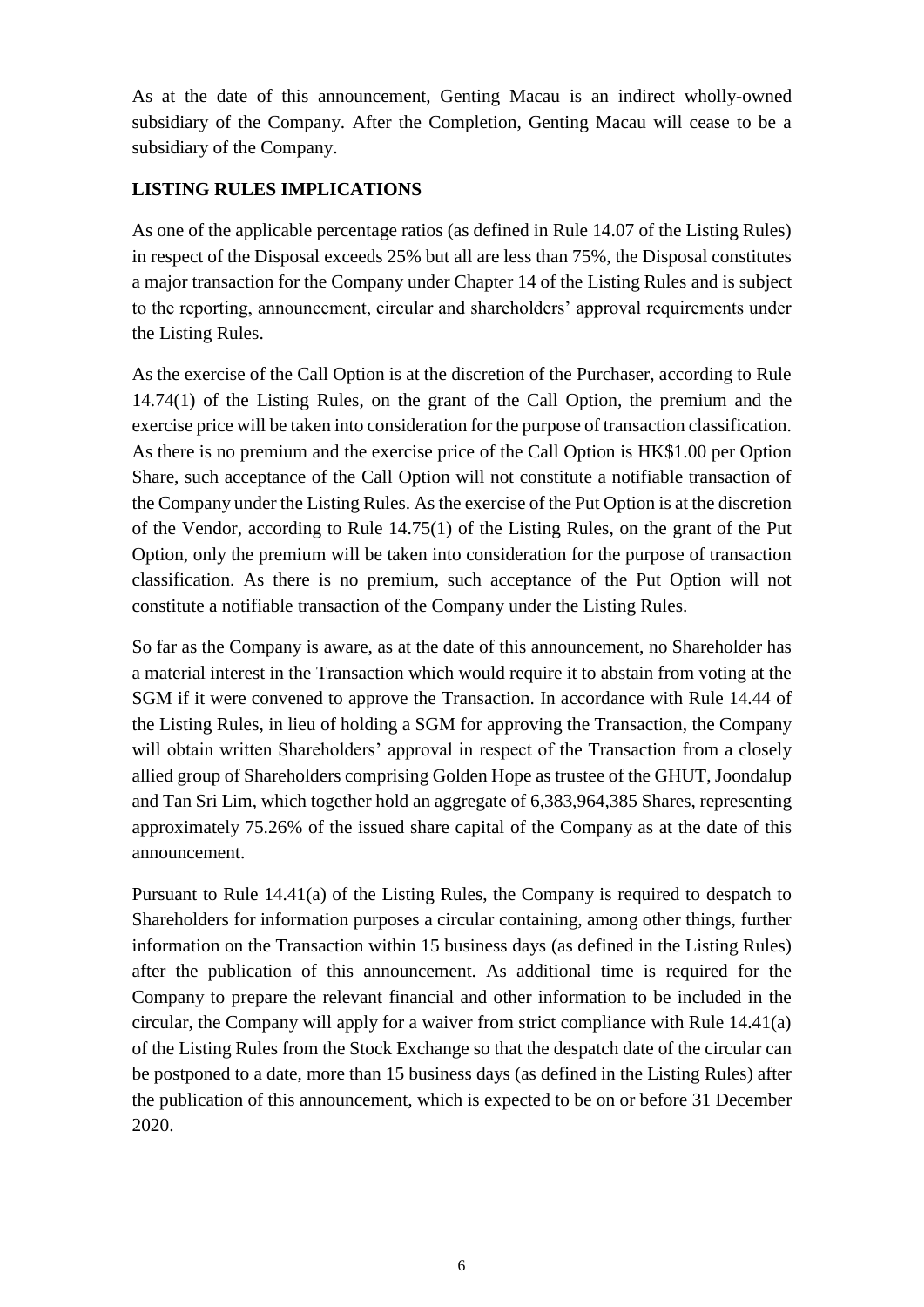**AS COMPLETION IS SUBJECT TO THE FULFILMENT (OR IF APPLICABLE, WAIVER) OF THE CONDITION PRECEDENT AS SET OUT IN THE SALE AND PURCHASE AGREEMENT, THE TRANSACTION MAY OR MAY NOT PROCEED. THE ISSUE OF THIS ANNOUNCEMENT DOES NOT IN ANY WAY IMPLY THAT THE DISPOSAL OR THE GRANT OF THE PUT OPTION OR CALL OPTION WILL BE IMPLEMENTED OR COMPLETED. SHAREHOLDERS AND POTENTIAL INVESTORS SHOULD EXERCISE CAUTION WHEN DEALING IN THE SHARES.**

### **DEFINITIONS**

In this announcement, the following expressions have the following meanings unless the context requires otherwise:

| "Board"               | the board of Directors                                                                                                                                                                                                                                    |
|-----------------------|-----------------------------------------------------------------------------------------------------------------------------------------------------------------------------------------------------------------------------------------------------------|
| "Business Day"        | a day (other than a Saturday, Sunday or public holiday)<br>on which banks are generally open for business in Hong<br>Kong                                                                                                                                 |
| "BVI"                 | <b>British Virgin Islands</b>                                                                                                                                                                                                                             |
| "Call Option"         | the call option granted by the Vendor to the Purchaser to<br>purchase from the Vendor the Option Shares under the<br>Sale and Purchase Agreement                                                                                                          |
| "Company"             | Genting Hong Kong Limited, an exempted company<br>continued into Bermuda with limited liability, having its<br>Shares listed on the Main Board of the Stock Exchange                                                                                      |
| "Completion"          | completion of the sale and purchase of the Sale Shares<br>and the assignment of the Sale Loan                                                                                                                                                             |
| "Completion Date"     | the 3 <sup>rd</sup> Business Day after the date on which the Vendor<br>gives written notice to the Purchaser that the Condition<br>Precedent is fulfilled (or, if applicable, waived), or such<br>other date as the Parties may mutually agree in writing |
| "Condition Precedent" | has the meaning given in this announcement                                                                                                                                                                                                                |
| "connected person(s)" | has the same meaning as ascribed to it under the Listing<br>Rules                                                                                                                                                                                         |
| "Consideration"       | HK\$750,000,000, being the aggregate consideration of<br>the Share Consideration and the Loan Consideration                                                                                                                                               |
| "Director(s)"         | the director(s) of the Company                                                                                                                                                                                                                            |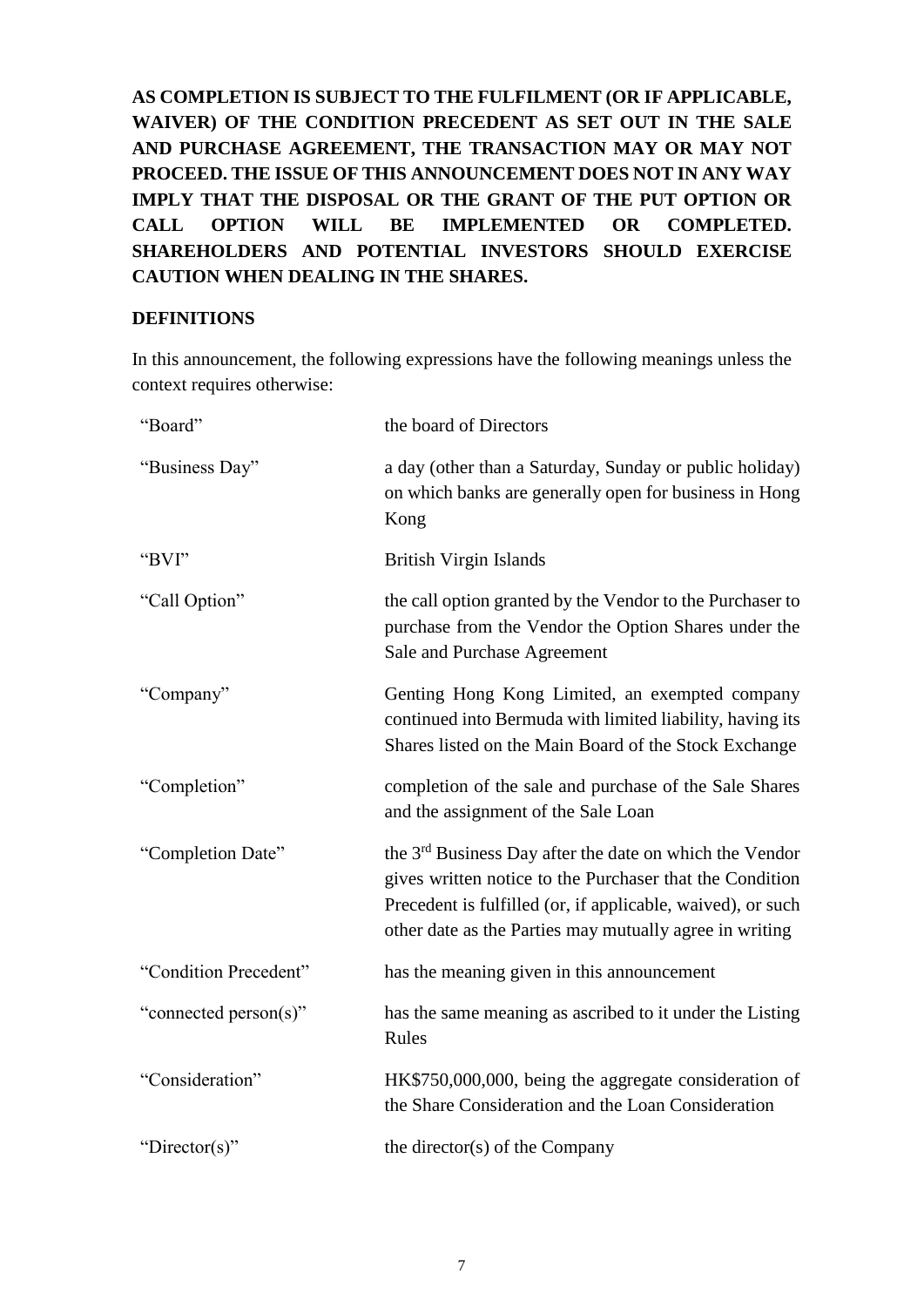| "Disposal"      | the disposal of the Sale Shares and the assignment of the<br>Sale Loan pursuant to the Sale and Purchase Agreement                                                                                                                                                                                                                                 |
|-----------------|----------------------------------------------------------------------------------------------------------------------------------------------------------------------------------------------------------------------------------------------------------------------------------------------------------------------------------------------------|
| "Earnest Money" | the amount of HK\$150,000,000 of earnest money paid<br>by the Purchaser to the Vendor before the date of this<br>announcement                                                                                                                                                                                                                      |
| "Genting Macau" | Genting Macau Holdings Limited,<br>a<br>company<br>incorporated in the BVI with limited liability and an<br>indirect wholly-owned subsidiary of the Company as at<br>the date of this announcement                                                                                                                                                 |
| "GHUT"          | Golden Hope Unit Trust, a private unit trust which is<br>wholly held directly and indirectly by Summerhill Trust<br>Company (Isle of Man) Limited as trustee of a<br>discretionary trust, the beneficiaries of which are Tan Sri<br>Lim and certain members of Tan Sri Lim's family                                                                |
| "Golden Hope"   | Golden Hope Limited, a company incorporated in the<br>Isle of Man with limited liability and a substantial<br>shareholder of the Company holding<br>directly<br>5,468,692,124 Shares (representing approximately<br>64.47% of the Company's issued share capital as at the<br>date of this announcement) in its capacity as trustee of<br>the GHUT |
| "Group"         | the Company and its subsidiaries                                                                                                                                                                                                                                                                                                                   |
| "Guarantor"     | Ms. Ao Mio Leong                                                                                                                                                                                                                                                                                                                                   |
| "HKFRS"         | has the meaning given in this announcement                                                                                                                                                                                                                                                                                                         |
| "HK\$"          | Hong Kong dollars, the lawful currency of Hong Kong                                                                                                                                                                                                                                                                                                |
| "Hong Kong"     | the Hong Kong Special Administrative Region of the<br>People's Republic of China                                                                                                                                                                                                                                                                   |
| "Joondalup"     | Joondalup Limited, a company incorporated in the Isle<br>of Man with limited liability holding directly<br>546,628,908 Shares (representing approximately 6.44%)<br>of the Company's issued share capital as at the date of<br>this announcement). Joondalup is wholly-owned by<br>Golden Hope as trustee of the GHUT                              |
| "Land"          | a leased land situated in Praca Ferreira do Amaral<br>registered with the Real Estate Registry of Macau                                                                                                                                                                                                                                            |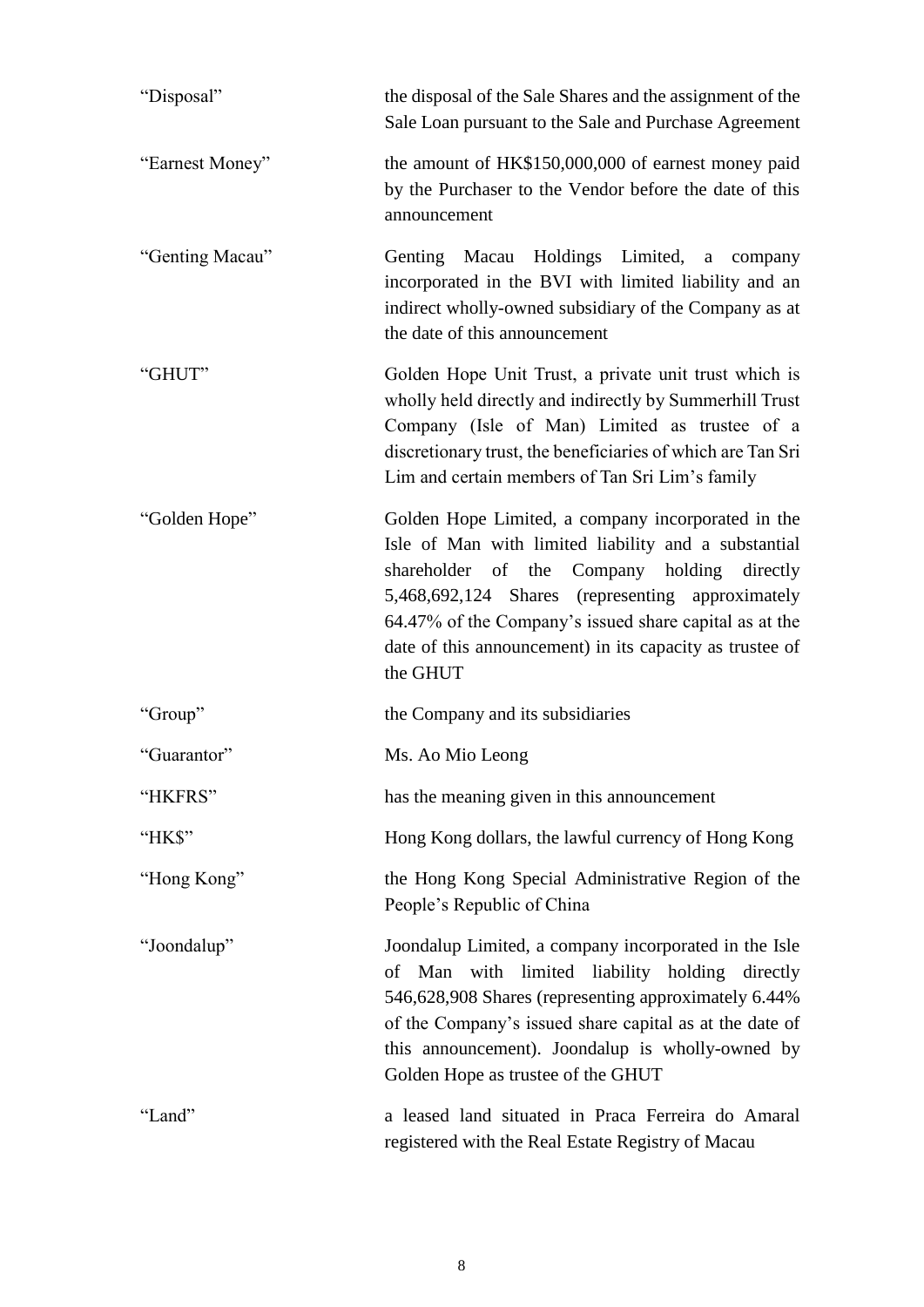| "Listing Rules"                   | the Rules Governing the Listing of Securities on the<br><b>Stock Exchange</b>                                                                                                                                                                     |
|-----------------------------------|---------------------------------------------------------------------------------------------------------------------------------------------------------------------------------------------------------------------------------------------------|
| "Loan Consideration"              | consideration for the assignment of the Sale Loan in the<br>amount of HK\$700,000,000                                                                                                                                                             |
| "Long Stop Date"                  | 11 December 2020 or such other date as the Vendor and<br>the Purchaser may agree in writing                                                                                                                                                       |
| "Macau"                           | the Macau Special Administrative Region of the<br>People's Republic of China                                                                                                                                                                      |
| "Options"                         | the Call Option and the Put Option                                                                                                                                                                                                                |
| "Option Notice"                   | has the meaning given in this announcement                                                                                                                                                                                                        |
| "Option Shares"                   | 50 ordinary shares of par value of US\$1 each in the share<br>capital of Genting Macau, representing 50% interest in<br>the entire issued share capital of Genting Macau                                                                          |
| "Parties"                         | has the meaning given in this announcement                                                                                                                                                                                                        |
| "Purchaser"                       | White Supreme Corporation, a company incorporated in<br>the Republic of the Marshall Islands with limited<br>liability                                                                                                                            |
| "Put Option"                      | the put option granted by the Purchaser to the Vendor to<br>require the Purchaser to purchase from the Vendor the<br>Option Shares under the Sale and Purchase Agreement                                                                          |
| "Sale Loan"                       | the entire amount of the shareholder's loan and interest<br>owing by Genting Macau to the Vendor, the aggregate<br>amount as at the date of the Sale and Purchase<br>Agreement was not less than HK\$800,000,000                                  |
| "Sale Shares"                     | 50 ordinary shares of par value of US\$1 each in the share<br>capital of Genting Macau, representing 50% interest in<br>the entire issued share capital of Genting Macau                                                                          |
| "Sale and Purchase"<br>Agreement" | a sale and purchase agreement dated 10 November 2020<br>entered into among the Vendor, the Purchaser and the<br>Guarantor in relation to the sale and purchase of Sale<br>Shares, the assignment of the Sale Loan and the grant of<br>the Options |
| "SGM"                             | a special general meeting of the Company                                                                                                                                                                                                          |
| "Shareholder(s)"                  | $holder(s)$ of the Shares $(s)$                                                                                                                                                                                                                   |